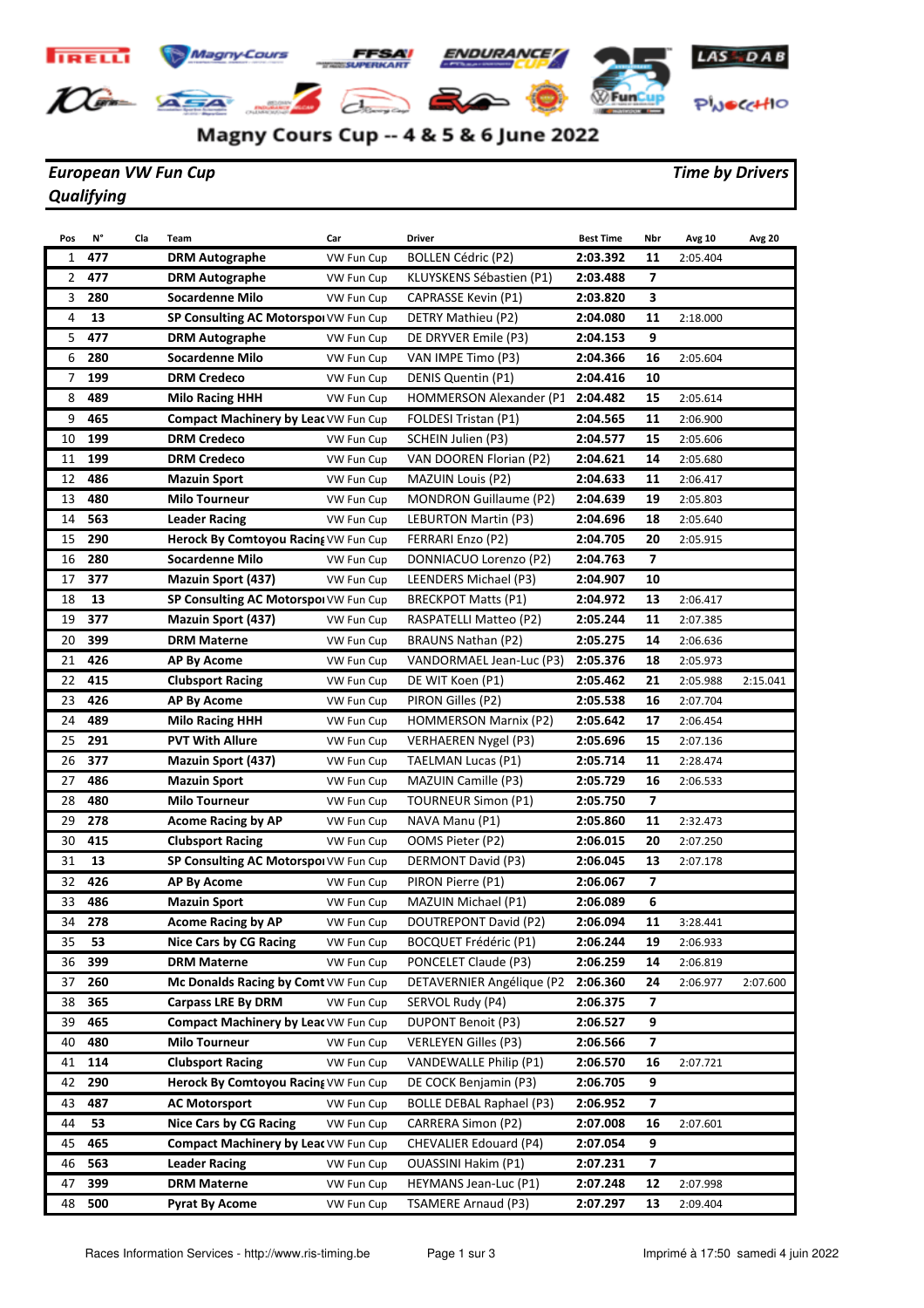| 49  | 465 | Compact Machinery by Lear VW Fun Cup          |                       | <b>MORLET Antoine (P2)</b>     | 2:07.324 | 8  |                      |
|-----|-----|-----------------------------------------------|-----------------------|--------------------------------|----------|----|----------------------|
| 50  | 463 | M3M                                           | Fun Cup               | SOYEZ Axel (P1)                | 2:07.331 | 13 | 2:08.206             |
| 51  | 114 | <b>Clubsport Racing</b>                       | VW Fun Cup            | VANHENGEL Bram (P2)            | 2:07.341 | 15 | 2:09.099             |
| 52  | 563 | <b>Leader Racing</b>                          | VW Fun Cup            | PALMAERS Olivier (P4)          | 2:07.449 | 9  |                      |
| 53  | 489 | <b>Milo Racing HHH</b>                        | VW Fun Cup            | <b>HOMMERSON Niek (P3)</b>     | 2:07.524 | 10 |                      |
| 54  | 469 | <b>Allure Team</b>                            | VW Fun Cup            | <b>BONIVER Christophe (P4)</b> | 2:07.532 | 12 | 2:08.108             |
| 55  | 19  | <b>AP Mecanic</b>                             | VW Fun Cup            | PIAT Mickael (P2)              | 2:07.556 | 10 |                      |
| 56  | 291 | <b>PVT With Allure</b>                        | VW Fun Cup            | <b>VAUTERIN Thomas (P1)</b>    | 2:07.575 | 8  |                      |
| 57  | 469 | <b>Allure Team</b>                            | VW Fun Cup            | ROSSEL Gregory (P2)            | 2:07.591 | 12 | 2:08.523             |
| 58  | 290 | Herock By Comtoyou Racing VW Fun Cup          |                       | VAN LAERE Laurent (P1)         | 2:07.663 | 12 | 2:09.211             |
| 59  | 278 | <b>Acome Racing by AP</b>                     | VW Fun Cup            | MARECHAL Olivier (P3)          | 2:07.669 | 5  |                      |
| 60  | 217 | <b>Clubsport Racing</b>                       | VW Fun Cup            | LISMONT Matisse (P2)           | 2:07.818 | 12 | 2:12.535             |
| 61  | 356 | Drive4Fun by Milo                             | VW Fun Cup            | NIVARLET Christophe (P4)       | 2:08.072 | 6  |                      |
| 62  | 487 | <b>AC Motorsport</b>                          | VW Fun Cup            |                                | 2:08.107 | 6  |                      |
| 63  | 469 | <b>Allure Team</b>                            | VW Fun Cup            | GROSJEAN Christophe (P3)       | 2:08.220 | 9  |                      |
| 64  | 283 | <b>Allure Team</b>                            | VW Fun Cup            | DE MIGUEL Julien (P4)          | 2:08.300 | 4  |                      |
| 65  | 365 | <b>Carpass LRE By DRM</b>                     | VW Fun Cup            | DENIS Philippe (P2)            | 2:08.319 | 11 | 2:19.826             |
| 66  | 365 | <b>Carpass LRE By DRM</b>                     |                       | DE BRAEKELEER Edouard (P5      | 2:08.400 | 12 |                      |
| 67  | 463 | M3M                                           | VW Fun Cup<br>Fun Cup | SENTE Arthur (P2)              | 2:08.406 | 13 | 2:09.140<br>2:10.456 |
|     |     |                                               |                       |                                |          |    |                      |
| 68  | 315 | Fun 4 Racers By Comtoyou VW Fun Cup           |                       | <b>BARA Geoffrey (P2)</b>      | 2:08.539 | 11 | 2:20.904             |
| 69  | 19  | <b>AP Mecanic</b>                             | VW Fun Cup            | BROCARD Germain (P1)           | 2:08.581 | 13 | 2:09.847             |
| 70  | 4   | 4 Fun By Acome                                | VW Fun Cup            | DELHEZ Frédéric (P1)           | 2:08.644 | 16 | 2:09.949             |
| 71  | 217 | <b>Clubsport Racing</b>                       | VW Fun Cup            | <b>BERTELS Olivier (P3)</b>    | 2:08.673 | 13 | 2:09.356             |
| 72  | 284 | Standwork by AC Motorspo VW Fun Cup           |                       | QUEDE Arnaud (P2)              | 2:08.787 | 17 | 2:09.547             |
| 73  | 487 | <b>AC Motorsport</b>                          | VW Fun Cup            | PIERARD Ralph (P4)             | 2:08.904 | 11 | 2:09.802             |
| 74  | 4   | 4 Fun By Acome                                | VW Fun Cup            | <b>CHARLIER Stéphane (P2)</b>  | 2:08.906 | 11 | 2:23.616             |
| 75  | 315 | Fun 4 Racers By Comtoyou VW Fun Cup           |                       | CAMARA Norbert (P1)            | 2:08.913 | 10 |                      |
| 76  | 469 | <b>Allure Team</b>                            | VW Fun Cup            | ROGIERS Henk (P1)              | 2:08.975 | 11 | 2:10.494             |
| 77  | 27  | <b>CG Racing</b>                              | VW Fun Cup            | MOERENHOUT David (P1)          | 2:09.041 | 15 | 2:11.692             |
| 78  | 487 | <b>AC Motorsport</b>                          | VW Fun Cup            | WINDELS Geert (P1)             | 2:09.124 | 11 | 2:10.187             |
| 79  | 315 | Fun 4 Racers By Comtoyou VW Fun Cup           |                       | <b>TAQUET Frederic (P3)</b>    | 2:09.124 | 17 | 2:10.055             |
| 80  | 500 | <b>Pyrat By Acome</b>                         | VW Fun Cup            | GUILLAUME Pierre-Andre (P      | 2:09.126 | 13 | 2:10.680             |
| 81  | 316 | <b>Currus Racing</b>                          | VW Fun Cup            | LANOE Loic (P2)                | 2:09.208 | 10 |                      |
| 82  | 283 | <b>Allure Team</b>                            | VW Fun Cup            | DOMINGUES Jorge (P3)           | 2:09.325 | 10 |                      |
| 83  | 500 | <b>Pyrat By Acome</b>                         | VW Fun Cup            | WEIL Xavier (P4)               | 2:09.444 | 9  |                      |
| 84  | 27  | <b>CG Racing</b>                              | VW Fun Cup            | LAARISSI Soufiane (P3)         | 2:09.530 | 12 | 2:11.942             |
| 85  | 291 | <b>PVT With Allure</b>                        | VW Fun Cup            | <b>VERVISCH Gilles (P2)</b>    | 2:09.558 | 16 | 2:10.852             |
| 86  | 500 | <b>Pyrat By Acome</b>                         | VW Fun Cup            | NEVERS David (P2)              | 2:09.799 | 10 |                      |
| 87  | 316 | <b>Currus Racing</b>                          | VW Fun Cup            | <b>AUBURTIN Pierre (P4)</b>    | 2:09.868 | 9  |                      |
| 88  | 563 | <b>Leader Racing</b>                          | VW Fun Cup            | DIEDERICKX Nathan (P2)         | 2:09.929 | 3  |                      |
| 89  | 260 | Mc Donalds Racing by Comt VW Fun Cup          |                       | <b>BOUILLON Francois (P1)</b>  | 2:10.114 | 16 | 2:11.465             |
| 90  | 356 | Drive4Fun by Milo                             | VW Fun Cup            | DETERME David (P2)             | 2:10.306 | 14 | 2:11.548             |
| 91  | 316 | <b>Currus Racing</b>                          | VW Fun Cup            | RENAUDIN Raphael (P1)          | 2:10.342 | 10 |                      |
| 92  | 356 | Drive4Fun by Milo                             | VW Fun Cup            | JUNGEN Sébastien (P1)          | 2:10.403 | 13 | 2:12.022             |
| 93  | 365 | <b>Carpass LRE By DRM</b>                     | VW Fun Cup            | <b>COPPIETERS Miguel (P1)</b>  | 2:10.597 | 11 | 2:26.349             |
| 94  | 284 | <b>Standwork by AC Motorspo VW Fun Cup</b>    |                       | MARTHOZ Christophe (P1)        | 2:10.635 | 20 | 2:11.657             |
| 95  | 487 | <b>AC Motorsport</b>                          | VW Fun Cup            | ARNAUDET Benoit (P2)           | 2:10.884 | 4  |                      |
| 96  | 4   | 4 Fun By Acome                                | VW Fun Cup            | PENAT Olivier (P3)             | 2:11.232 | 10 |                      |
| 97  | 355 | <b>Publincentive by Leader Rac VW Fun Cup</b> |                       | <b>GENGOUX Christian (P1)</b>  | 2:11.476 | 12 | 2:13.741             |
| 98  | 355 | <b>Publincentive by Leader Rac VW Fun Cup</b> |                       | MAHY Jean-Michel (P2)          | 2:11.565 | 13 | 2:12.368             |
| 99  | 316 | <b>Currus Racing</b>                          | VW Fun Cup            | CRINQUANT Jonathan (P3)        | 2:11.625 | 8  |                      |
| 100 | 355 | <b>Publincentive by Leader Rac VW Fun Cup</b> |                       | BAUDET Olivier (P3)            | 2:11.661 | 12 | 2:13.231             |
| 101 | 463 | M3M                                           |                       | SENTE Frédéric (P3)            |          |    |                      |
|     | 283 |                                               | Fun Cup               |                                | 2:11.770 | 12 | 2:13.618             |
| 102 |     | <b>Allure Team</b>                            | VW Fun Cup            | CROCI Philippe (P2)            | 2:11.945 | 8  |                      |
| 103 | 217 | <b>Clubsport Racing</b>                       | VW Fun Cup            | PEETERS Tim (P1)               | 2:12.179 | 13 | 2:13.141             |
| 104 | 355 | Publincentive by Leader Rac VW Fun Cup        |                       | <b>DUPONT Benoit (P4)</b>      | 2:12.763 | 4  |                      |
| 105 | 254 | <b>VFC-DPW Racing</b>                         | VW Fun Cup            | CLAEYS Steve (P2)              | 2:12.810 | 10 |                      |
| 106 | 27  | <b>CG Racing</b>                              | VW Fun Cup            | COUSCOURAS Andreas (P2)        | 2:13.455 | 12 | 2:15.489             |